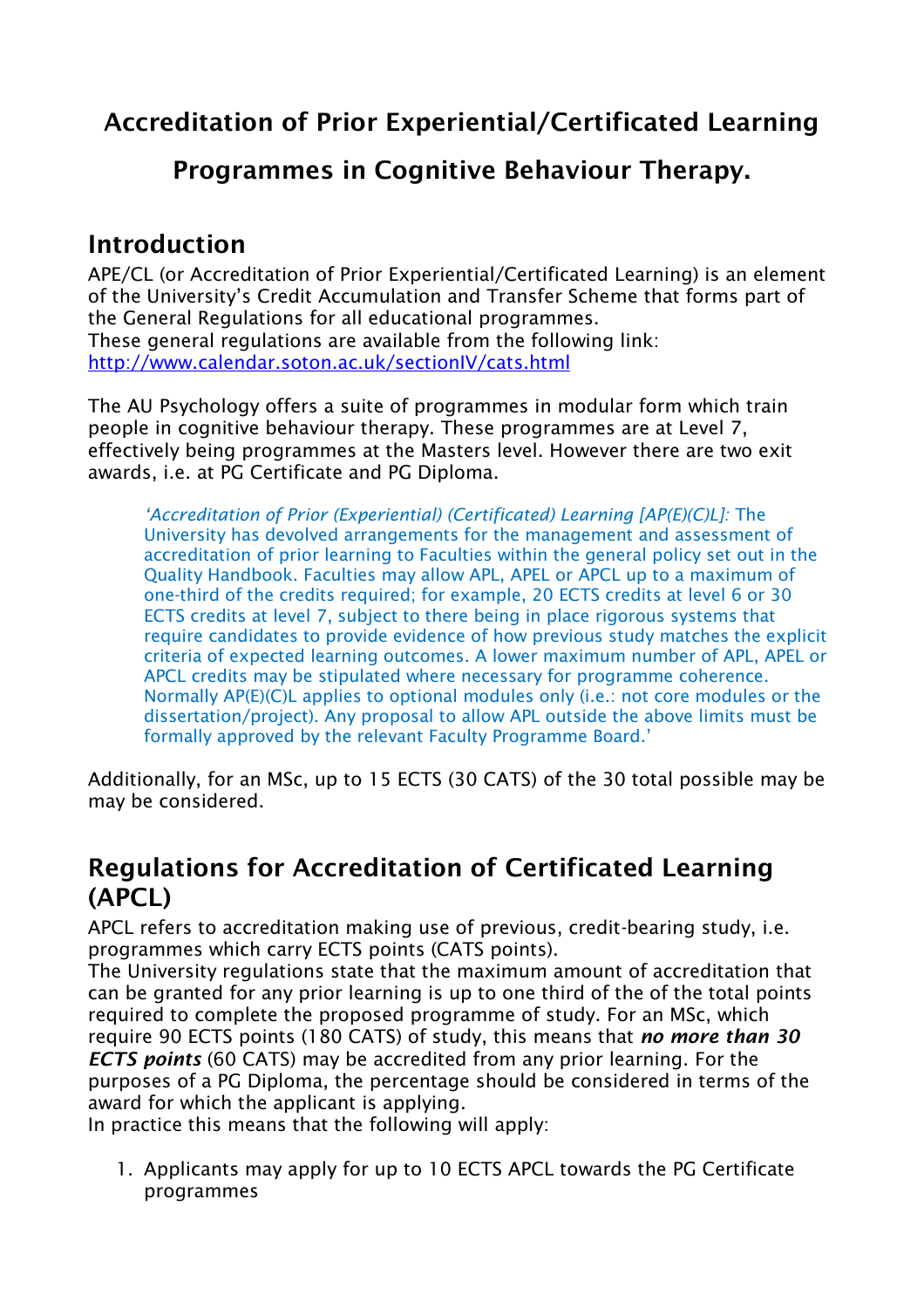- 2. Applicants may apply for up to 20 ECTS APCL towards the PG Diploma programmes
- 3. Applicants may apply for up to 30 ECTS APCL towards the Masters level programme
- 4. No APCL is available for the 'Introduction to CBT' modules
- 5. Credits from institutions other than Southampton will be considered on a case-by-case basis

It is a requirement of the APL process that students requesting APL should evidence that the prior learning was at the required level. For masters degrees this means the prior learning must be equivalent to level 7 in the Framework for Higher Education Qualifications in England (FHEQ). As a guide this could include work completed for the award of:

- Masters degrees (eg: MPhil, MLitt, MRes, MA, MSc)
- Integrated Masters degrees (eg: MEng, MChem, MPhys, MPharm)
- Postgraduate Diplomas
- Postgraduate Certificate in Education (PGCE) with a masters level component
- Postgraduate Certificates

(Source: [http://www.calendar.soton.ac.uk/sectionIV/cats.html\)](http://www.calendar.soton.ac.uk/sectionIV/cats.html)

### **Regulations for Accreditation of Experiential Learning (APEL)**

APEL refers to accreditation taking account of previous experience, which is not necessarily certificated. Experiential learning from a number of sources may be considered (e.g. workshops run by BABCP, University or NHS).

APEL for a maximum of 15 ECTS (30 CATS) may be applied for, in relation to one or both of two modules: Introduction to Theory and Skills and Theory and Skills II. Applicants should be able to demonstrate that they have met the learning outcomes of the modules for which they are applying APEL.

Consideration of APEL will be on a case by case basis by two members of the programme team.

## **Evidencing the relevance and validity of prior learning:**

In line with the guidance in the University of Southampton Quality Handbook an APL application will only be considered based on credit can be considered to be:

"valid, sufficient, authentic (i.e. related to the applicant's own efforts and achievements), current, and relevant."

As a result the guidance indicates that credit will only be given for an award made no more than 5 years prior to date the application is submitted (unless a candidate is able to demonstrate evidence of continuous application, updating and relevance to their practice and the intended programme of study for APEL).

A requirement of the accreditation process is that any prior learning being considered should align with the Learning Outcomes of the programme of study that the student is undertaking at the University of Southampton. Any student requesting accreditation of prior learning is therefore required to provide suitable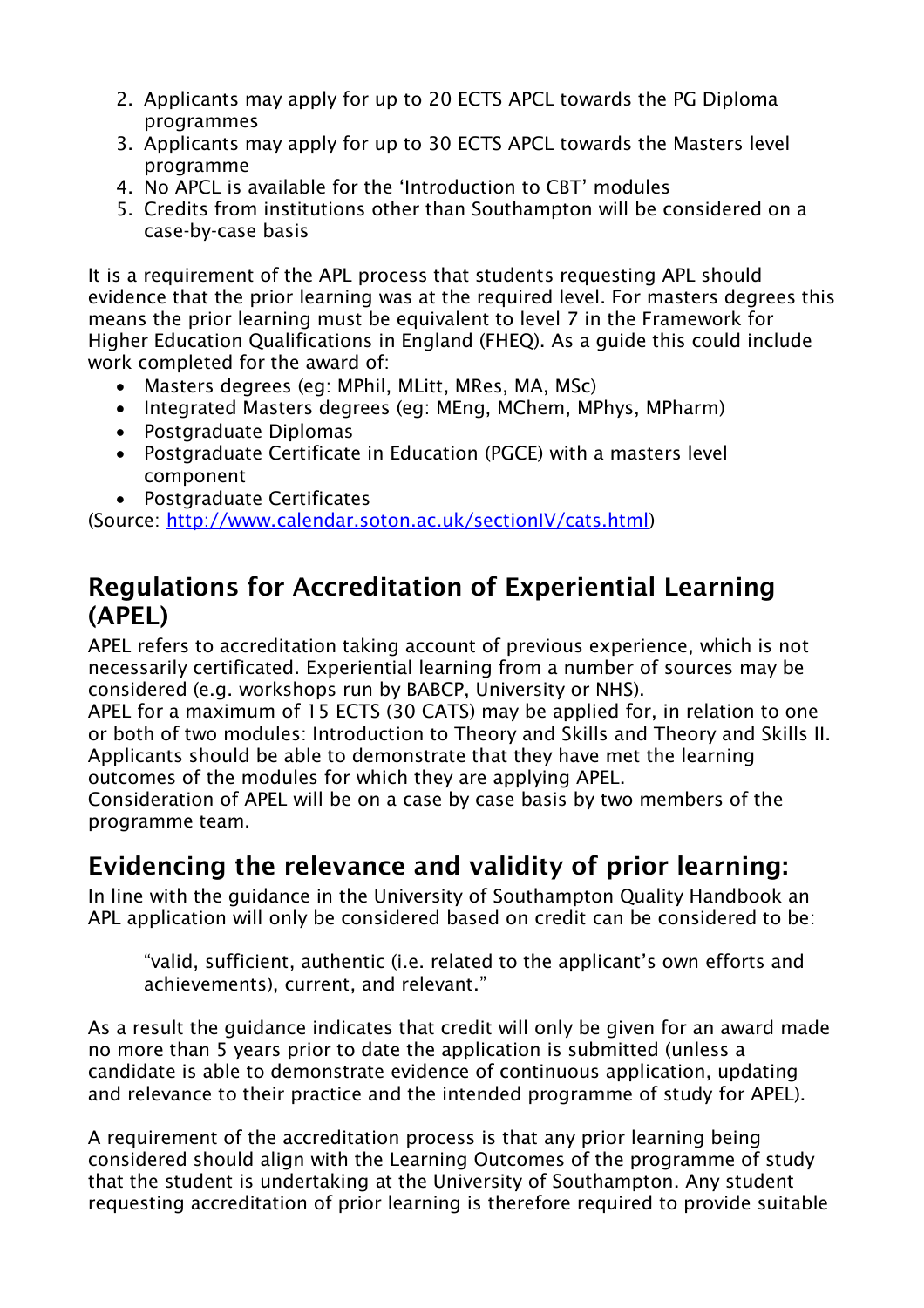evidence that the work for which they are seeking credit was the equivalent of level 7 (masters-level) study. Typically this evidence will usually in the form of an appropriate study transcript or diploma supplement for the qualification that was issued by the institution where the learning was undertaken. A breakdown of the prior programme of study such as that contained in a transcript or diploma supplement is to be preferred over a certificate for the award as it would normally show the level of study for each component of the qualification and the number of credit points of study associated with it.

Sometimes an additional request may be required to ensure a learning outcomes match with the intended programme of study at UoS, which may be in the form of outlines for the modules that were studied, portfolios of work, or essays written for the purpose of assessment.

# **Special case: UoS alumni seeking APL**

In the case of students submitting a request for APL for study undertaken at UoS we will undertake to obtain the necessary evidence in the form of a transcript or diploma supplement from the relevant Faculty Student Administration Office. If further evidence is required the applicant will be contacted and informed what evidence is being sought.

## **The APL process**

The application for APL will be administered by staff in the programme administrator in discussion with programme staff and the CQA team. Student Administration Team. Applications for APL will not normally be accepted once a student has started a programme of study. The student should clearly indicate the modules for which APL has been sought as part of their intended programme of study on the relevant forms. This is important as the transcript or diploma supplement for any award that is eventually made by the University of Southampton on successful completion of a programme of study should indicate where any APL was awarded.

The decision to approve or reject an application for APL will normally be taken by two or more of the following Psychology staff:

- Director of Programmes,
- Programmes Director for CBT programmes
- Programme Lead for relevant programme.
- Module co-ordinator for the relevant module

The decision may sometimes be delegated to another experienced member of academic staff Psychology who is associated with the relevant masters programme.

The AU Psychology can provide information for students who wish to present an application for APL. This guidance will normally be limited to not more than two meetings with an appropriate member of staff, lasting not more than 1 hour each (ie a maximum of 2 hours).

From September 2013 the following fees for an application for APL will apply: